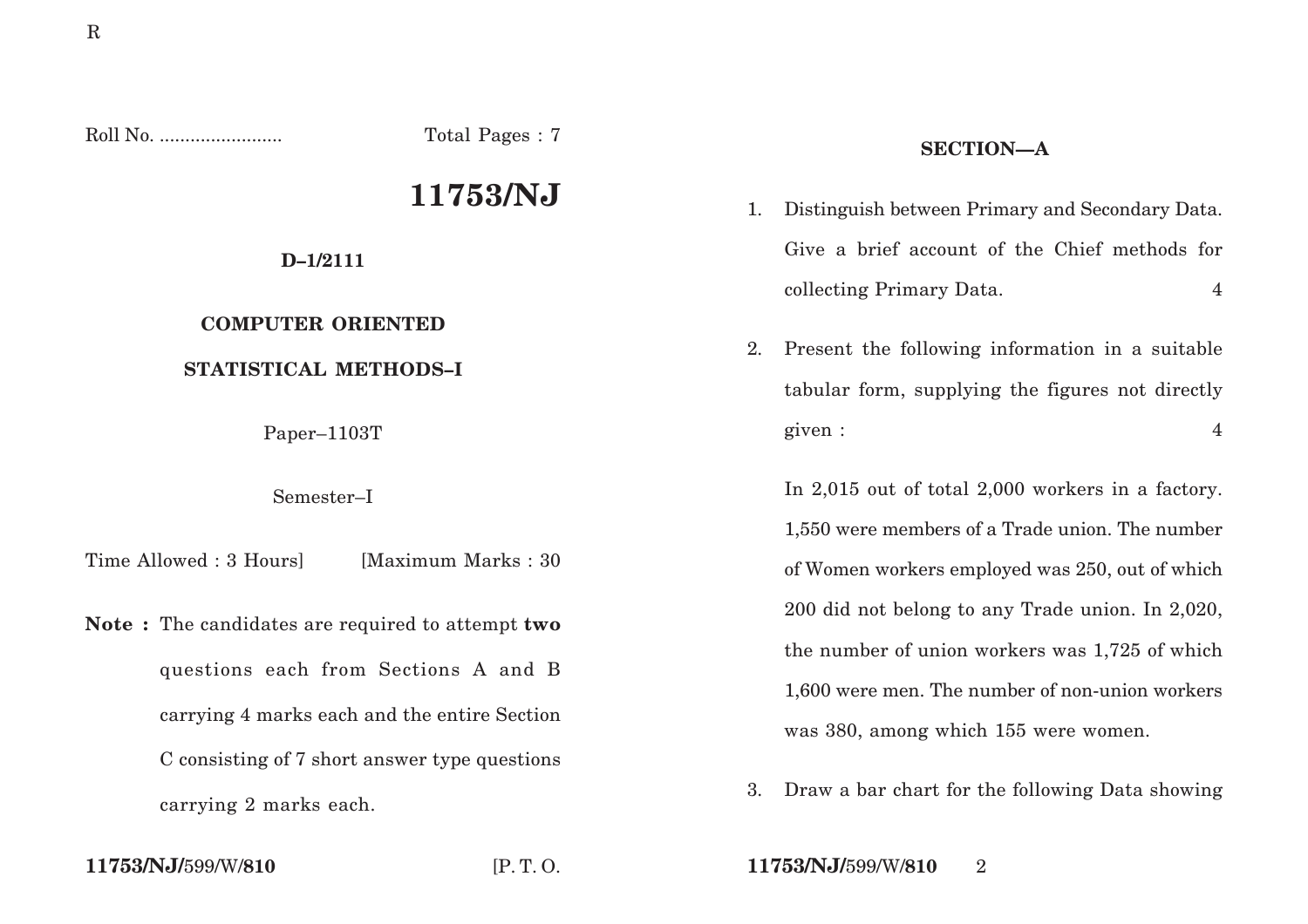|    | the percentage of total population in Villages and                         |                 |                |                                                                                                               | 30-34                                | 12                                              |  |
|----|----------------------------------------------------------------------------|-----------------|----------------|---------------------------------------------------------------------------------------------------------------|--------------------------------------|-------------------------------------------------|--|
|    | Towns:                                                                     |                 | $\overline{4}$ |                                                                                                               | 35-39                                | 23                                              |  |
|    | Percentage of total population in                                          |                 |                |                                                                                                               | 40-44                                | 31                                              |  |
|    |                                                                            | <b>Villages</b> | <b>Towns</b>   |                                                                                                               | 45-49                                | 10                                              |  |
|    | Infants and young Children                                                 | 13.7            | 12.9           |                                                                                                               | 50-54                                | 8                                               |  |
|    | Boys and Girls                                                             | 25.1            | 23.2           |                                                                                                               | 55-59                                | $\overline{5}$                                  |  |
|    | Young Men and Women                                                        | 32.3            | 36.5           |                                                                                                               | 60-64                                | $\overline{2}$                                  |  |
|    | Middle-age Men and Women                                                   | 20.4            | 20.1           |                                                                                                               |                                      | Draw the histogram and frequency polygon of the |  |
|    | Elderly persons                                                            | $\ \, 8.5$      | 7.3            |                                                                                                               | distribution.                        |                                                 |  |
| 4. | The following table gives the frequency distribution                       |                 |                |                                                                                                               |                                      | <b>SECTION-B</b>                                |  |
|    | of the weekly wages (in $\bar{\tau}$ '000) of 100 workers in a<br>factory: |                 | $\overline{4}$ | For a certain frequency table which has only partly<br>5.<br>reproduced here, the mean was found to be 1.46 : |                                      |                                                 |  |
|    | <b>Weekly wages</b>                                                        | No. of workers  |                |                                                                                                               | No. of Accidents                     | No. of days                                     |  |
|    | 20-24                                                                      | $\overline{4}$  |                |                                                                                                               | $\boldsymbol{0}$                     | 46                                              |  |
|    | 25-29                                                                      | $\overline{5}$  |                |                                                                                                               | $\mathbf{1}$                         | $\ddot{?}$                                      |  |
|    | 11753/NJ/599/W/810<br>$\overline{3}$                                       |                 | [P.T.O.        |                                                                                                               | 11753/NJ/599/W/810<br>$\overline{4}$ |                                                 |  |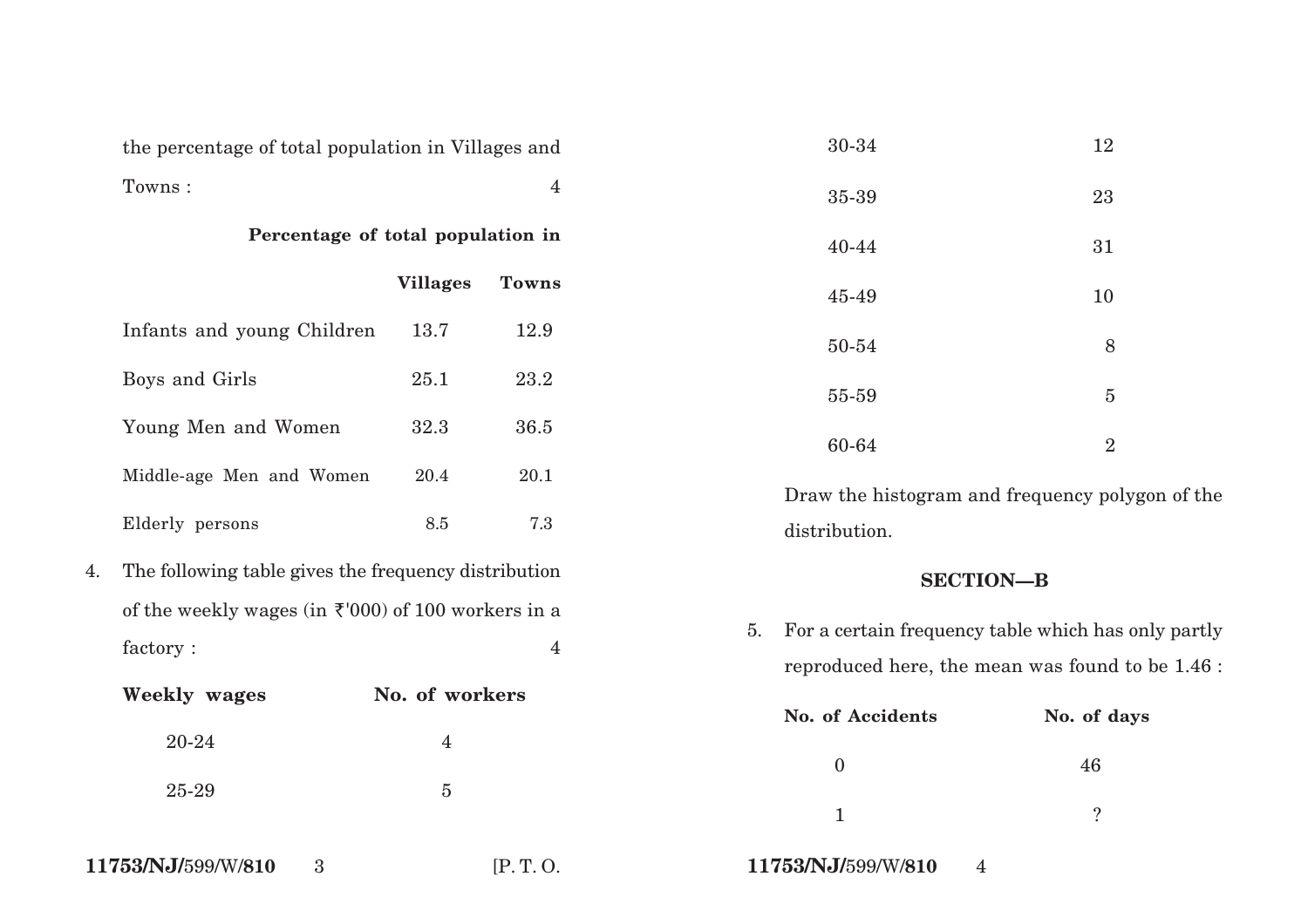|                                                  | <b>No. of Accidents</b><br>No. of days                |                |                  |                |            |                 |                                                        | The first four moments of a distribution about the<br>8.     |
|--------------------------------------------------|-------------------------------------------------------|----------------|------------------|----------------|------------|-----------------|--------------------------------------------------------|--------------------------------------------------------------|
|                                                  | $\ddot{?}$<br>$\sqrt{2}$                              |                |                  |                |            |                 |                                                        | origin are 1, 4, 10 and 46 respectively. Obtain the          |
|                                                  | $\boldsymbol{3}$                                      | 25             |                  |                |            |                 |                                                        | various characteristics of the distribution on the           |
|                                                  |                                                       |                |                  |                |            |                 |                                                        | basis of the information given. Comment upon the             |
|                                                  | 4                                                     |                |                  |                | 10         |                 |                                                        | nature of the distribution.<br>$\overline{4}$                |
| $\bf 5$                                          |                                                       |                |                  | $\overline{5}$ |            |                 |                                                        | <b>SECTION-C</b>                                             |
|                                                  | <b>Total</b>                                          |                |                  |                | 200        |                 |                                                        |                                                              |
|                                                  | Calculate the missing frequencies.                    |                |                  |                |            |                 | $\overline{4}$                                         | Write in brief on the following :<br>$7 \times 2 = 14$<br>9. |
| 6.                                               | Calculate the mean deviation form mean for the        |                |                  |                |            |                 |                                                        | State the name of the various types of graphs<br>(i)         |
|                                                  | following Data:                                       |                |                  |                |            |                 | $\overline{4}$                                         | used for presenting a frequency distribution.                |
|                                                  | Class-interval                                        | $2 - 4$        | $4-6$            |                | $6-8$      | $8 - 10$        |                                                        | What do you mean by Histogram?<br>(ii)                       |
|                                                  | Frequency                                             | $\overline{3}$ | $\overline{4}$   |                | $\sqrt{2}$ | $\mathbf{1}$    |                                                        | Define the Less and More than ogives.<br>(iii)               |
| 7.                                               | Calculate the Karl Pearson's co-efficient of skewness |                |                  |                |            |                 | State the principles underlying classification<br>(iv) |                                                              |
|                                                  | from the following Data:                              |                |                  |                |            |                 | $\overline{\mathbf{4}}$                                | of Data.                                                     |
|                                                  | <b>Size</b><br>$\mathbf{1}$                           | $\overline{2}$ | $\boldsymbol{3}$ | $\overline{4}$ | $\bf 5$    | $6\phantom{.}6$ | $\sqrt{ }$                                             |                                                              |
|                                                  | Frequency 10                                          | 18             | 30               | 25             | 12         | $\overline{3}$  | $\overline{2}$                                         | Distinguish between Skewness and Kurtosis.<br>(v)            |
| 11753/NJ/599/W/810<br>[P.T. 0.<br>$\overline{5}$ |                                                       |                |                  |                |            |                 |                                                        | 11753/NJ/599/W/810<br>$6\phantom{.}6$                        |